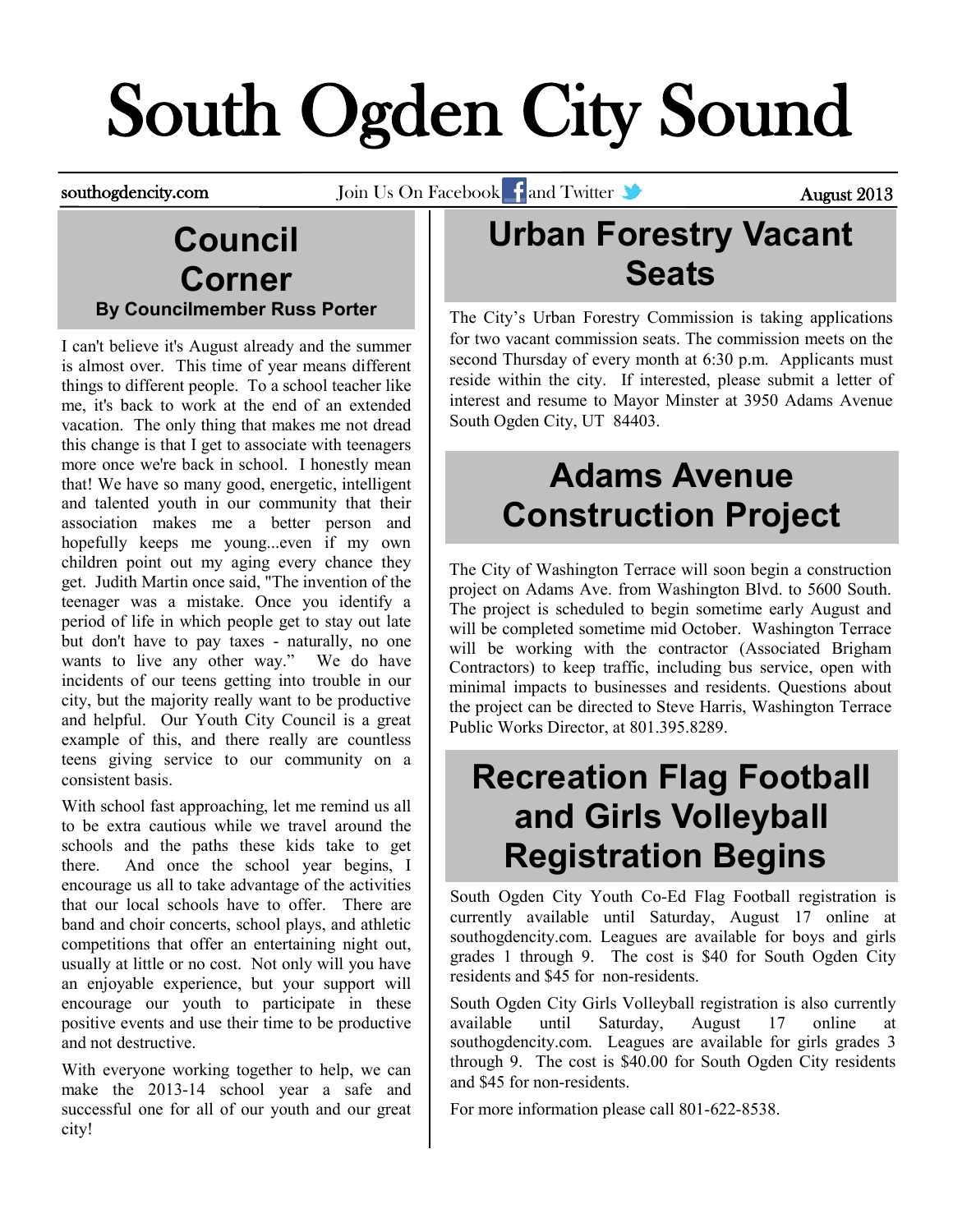#### **Senior Center News**

**580 39th Street, South Ogden, UT 84403**  **801-393-9539** Monday through Wednesday 10:00 a.m. to 3:00 p.m. Thursday 9:00 a.m. to 4:00 p.m. Friday—9:00 a.m. to 2:00 p.m.

#### **August 2013**

| Monday                                                                                                        | Tuesday                                                           | Wednesday                                                                                         | Thursday                                                                                                                                                                            | Friday                                                                                                                                         |
|---------------------------------------------------------------------------------------------------------------|-------------------------------------------------------------------|---------------------------------------------------------------------------------------------------|-------------------------------------------------------------------------------------------------------------------------------------------------------------------------------------|------------------------------------------------------------------------------------------------------------------------------------------------|
| 19<br>Pats Feet-10 a.m.                                                                                       | 20<br>Lunch—11:30 a.m.                                            | 21<br>Lunch— $11:30$ a.m.<br>Crab Cake                                                            | 15<br>Tai Chi-9 a.m.<br>Lunch- $11:30$ a.m.<br>Fish n Chips<br>Ceramics— $12$ p.m.<br>Beginning Computer<br>$C_{\text{lass}}-1$ p.m.<br>$*k$ Respite—1 p.m.<br>22<br>Tai Chi-9 a.m. | 16<br>Lunch- $11:30$ a.m.<br>Chicken Salad<br><b>Family History</b><br>Computer Class—<br>$12:30$ p.m.<br>23<br>Lunch—11:30 a.m.<br>Pork Cubes |
| Bridgett Hair-11:30 a.m.<br>Lunch- $11:30$ a.m.<br>Bacon Burger<br>Oil Painting—1 p.m.<br>Quilt Tying All Day | Turkey Gravy<br>Ceramics—1 p.m.                                   | Bingo $-12:30$ p.m.                                                                               | Lunch- $11:30$ a.m.<br>Chicken Turnover<br>Ceramics— $12$ p.m.<br>Beginning Computer<br>Class $1 p.m.$<br>**Respite-1 p.m.                                                          | Family History<br>Computer Class—<br>$12:30$ p.m.                                                                                              |
| 26<br>Lunch- $11:30$ a.m.<br>Pork Chop Supreme<br>Oil Painting-1 p.m.<br>Quilt Tying All Day                  | 27<br>Lunch- $11:30$ a.m.<br><b>Fish Stick</b><br>Ceramics-1 p.m. | 28<br>Lunch- $11:30$ a.m.<br>Rueben Casserole<br>Bingo $-12:30$ p.m.<br>Road to Independ-<br>ence | 29<br>Tai Chi-9 a.m.<br>Lunch- $11:30$ a.m.<br>Turkey Steak<br>Ceramics-12 p.m.<br>Beginning Computer<br>Class $1 p.m.$                                                             | 30<br>Lunch- $11:30$ a.m.<br>BBQ Chicken Legs<br><b>Family History</b><br>Computer Class-<br>$12:30$ p.m.                                      |

#### **September 2013**

| 2<br>Labor Day<br>Center Closed                                                                                  | 3<br>Lunch $-11:30$ a.m.<br>Baked Tilapia<br>Ceramics—1 p.m.      | 4<br>Lunch $-11:30$ a.m.<br>Chicken Ala King<br>$Bingo=12:30 p.m.$<br>$Ceramics-1 p.m.$ | 5<br>Tai Chi-9 a.m.<br>Lunch- $11:30$ a.m.<br>Roast Pork<br>Ceramics— $12$ p.m.                           | 6<br>Lunch $-11:30$ a.m.<br>Beef Parmesan<br><b>Family History</b><br>Computer Class—<br>$12:30$ p.m. |
|------------------------------------------------------------------------------------------------------------------|-------------------------------------------------------------------|-----------------------------------------------------------------------------------------|-----------------------------------------------------------------------------------------------------------|-------------------------------------------------------------------------------------------------------|
| 9<br>Pats Feet-10 a.m.<br>Lunch $-11:30$ a.m.<br>Deviled Pork Chop<br>Oil Painting—1 p.m.<br>Quilt Tying All Day | 10<br>Lunch- $11:30$ a.m.<br>Beef Stroganoff<br>Ceramics—1 p.m.   | 11<br>Lunch $-11:30$ a.m.<br>Roast Turkey<br>$Bingo=12:30 p.m.$<br>Ceramics—1 p.m.      | 12<br>Tai Chi-9 a.m.<br>Lunch- $11:30$ a.m.<br>Chicken Salad<br>Ceramics— $12$ p.m.<br>$*$ Respite—1 p.m. | 13<br>Lunch- $11:30$ a.m.<br>Seafood Pie<br><b>Family History</b><br>Computer Class—<br>$12:30$ p.m.  |
| 16<br>Pats Feet-10 a.m.<br>Lunch $-11:30$ a.m.<br>BBQ Rib<br>Oil Painting—1 p.m.<br>Quilt Tying All Day          | 17<br>Lunch $-11:30$ a.m.<br>Chicken Chow Mein<br>Ceramics—1 p.m. |                                                                                         |                                                                                                           |                                                                                                       |

**\*\***Respite is a group that comes to the Center and cares for loved ones. Caregivers may drop off loved ones at specified times while running errands or just a simple break. All kinds of activities are planned for loved ones.

The Senior Center is looking for volunteers to help with the front desk and in the kitchen during lunch time. Also, if you are in need of a computer, the center's computers are available when there is not a class scheduled. Please call the center for more information

# **Welcome To South Ogden**

**Clean Green Lawn Care** Landscaping 4082 Hillcrest Cirlce 801-627-7018 **Ferro, Gundy & Thomas, Inc.** Software Development 6045 Ridgeline Dr #K-301 801-332-9892 **Ogden Massage & Bodywork** Massage Therapy 968 Chambers Suite 5 801-917-4744 **Stack Enterprises** Management of Companies 800 Chambers 801-510-2987

#### **Public Works Projects**

The road project on 5100 South from Harrison to Glasmann Way in underway. This project consists of rebuilding the road and also repairing sidewalks, curb and gutter as needed. The estimated completion date for this project is the first week of September.

A waterline project will begin soon located on Burch Creek, Doren and Sunset Lane. New waterlines will be installed as well as new service lines and fire hydrants.

Upcoming projects that are currently out for bid are two road projects. The first project is located on Glasmann Way between Edgewood and 5100 South. The second project is located on 1550 East between Highway 89 and 6150 South. Both project will consist of roads being rebuilt along with minor repairs on sidewalks, curb and gutter.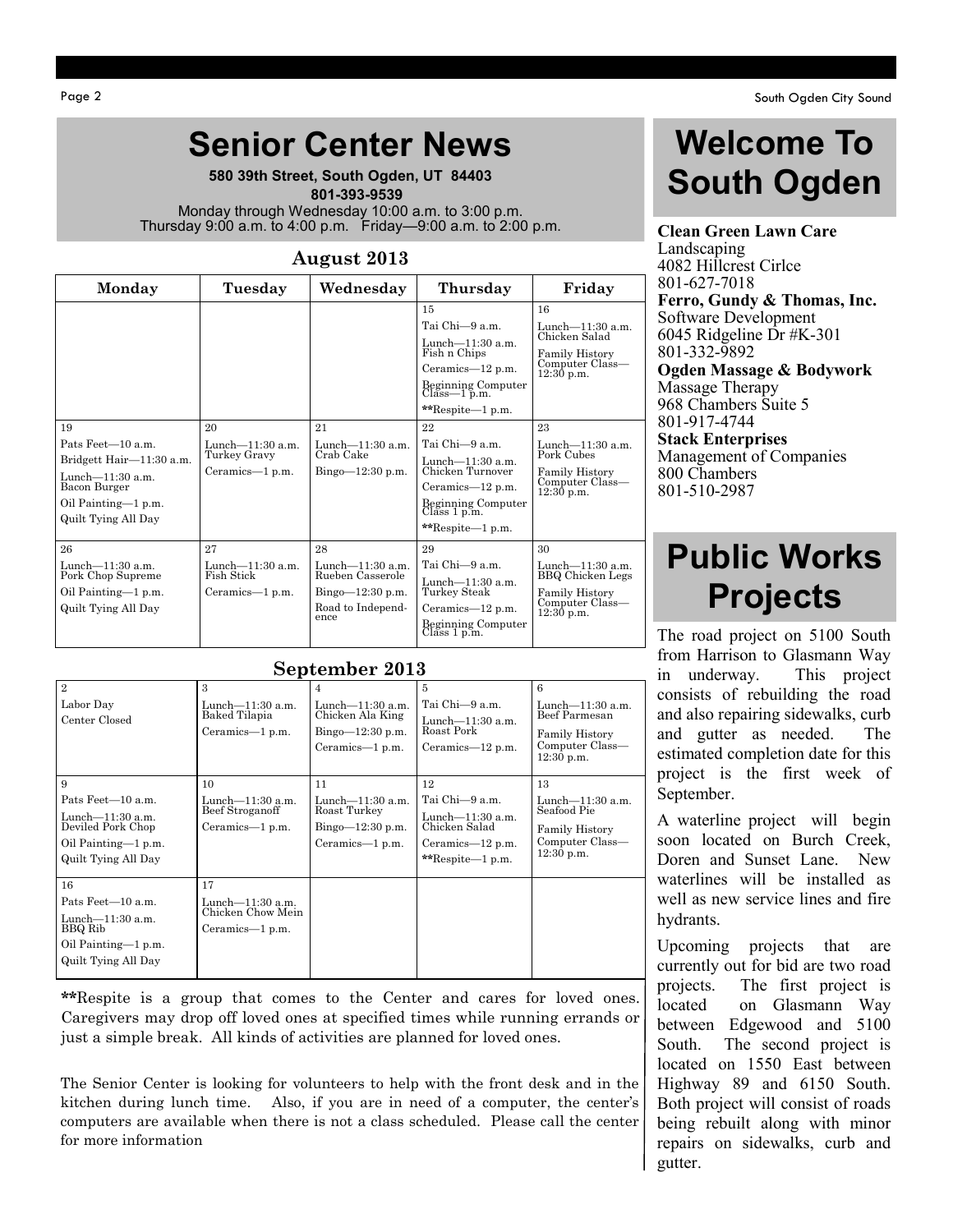southogdencity.com Page 3

#### **Fire Department Message**

Burns occur when the skin is exposed to temperatures greater than 140 degrees Fahrenheit. Exposure to various substances and elements can cause burns. The following are some common causes of burns.

•Fire •Hot liquid or steam •Hot Objects

•Electricity •Ultraviolet Light •Chemicals

•Friction

Follow the steps below to treat a first or second degree burn:

 1. Cool the burned area with cool running water to stop the pain, lessen blistering and speed healing.

 2. Don't spray burns with high pressure, just let the water run over the burned area for as long as you can. Minor burns can be cooled with tap water over the sink. Don't be afraid to rinse bigger burns with a hose outside.

3*. Do not use ice to cool a burn.* Ice can cause frostbite very quickly when used on a burn because the skin is already damaged. However, a cold pack of frozen peas straight from the freezer will cool the area and should not damage the skin.

 4. Don't apply butter, oil, Crisco, or anything that would hold in the heat.

5. **Never** pop or burst any blister caused by a burn.

 6. If an ambulance is coming, don't stop cooling the burn with running water until the ambulance arrives.

#### **West Davis Corridor Update**

In June, UDOT held a series of three open houses and public hearings for the public to review the Draft EIS (Environmental Impact Statement) information and submit comments. More than 800 people were in attendance at these events. The official public comment period is currently in progress and will close on August 23. During the public comment period, the public is encouraged to review the contents of the Draft EIS and submit their formal comments to the study team for consideration.

The Draft EIS is available electronically for review on the Documentation page of the study website: [www.udot.utah.gov/westdavis.](http://www.udot.utah.gov/westdavis) A hard copy of the Draft EIS is also available at various city buildings and libraries throughout Davis and Weber counties. The Draft EIS is a large report, documenting all the data, information, input and analysis the team has collected and studied for the past three years of the study. The Draft EIS also identifies UDOT's locally preferred alternative, which is a recommendation based on all the data reported thus far.

All public comments will be reviewed and formally responded to in the Final EIS document, which is expected to be released in winter 2013. This will be followed by a Record of Decision from Federal Highway Administration in spring 2014.

For questions or concerns, please contact the study team at 877-298-1991 or by email westdavis@utah.gov.

#### **Annual Hydrant Flushing to Continue**

Every year the public works department flushes and checks all hydrants in the city to ensure hydrants have proper pressure and work properly. Flushing will be during the month of July. Below are a few question and answers that may be helpful during the flushing.

**Why is the water pressure low?** Your water pressure may be low due to the flushing of fire hydrants, which lowers the water pressure in the area that is being tested.

**Why is my water discolored?** Due to the fire hydrant flushing, customers could experience a temporary discoloration of water, which is due to the unsettling of rust in the water main. Run the **cold** water for about five minutes– this should clear up the water.

**My clothes have been discolored from the rust, what should I do?** You should clean them with a rust remover, such as "Iron Out" or "Yellow Out" which are available at most home improvement stores. To avoid this, run water prior to doing laundry or avoid doing laundry if the hydrants on your street is being flushed.

**Is the water safe to drink?** Yes. If the water would be unsafe for any reason to drink, a boil alert would be issued. Before drinking the water, let the cold water run until it is clear.

If you have any questions, please call the Public Works Department at 801-622-2900.